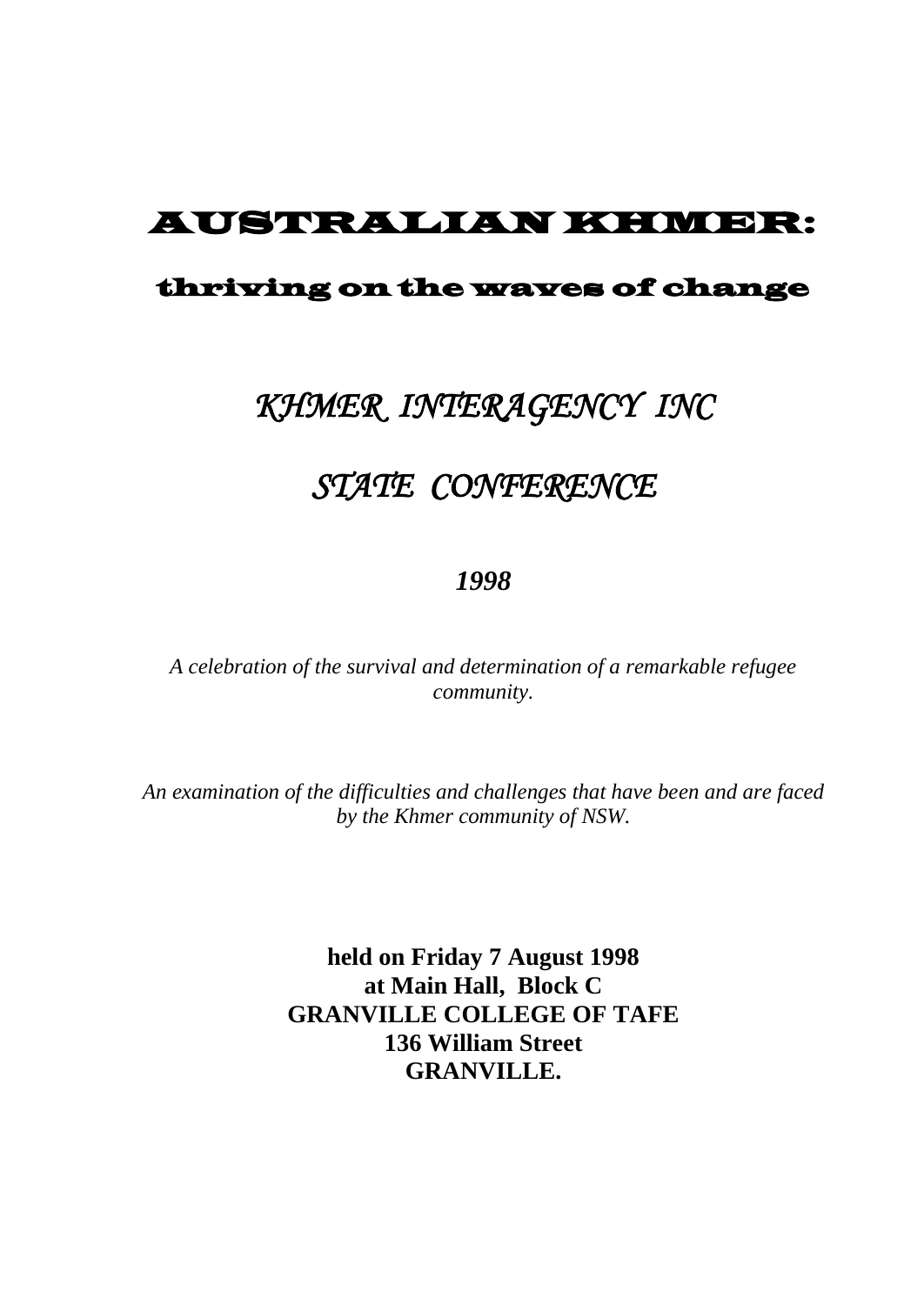## **ACKNOWLEDGEMENTS**

**Khmer Interagency Incorporated wishes to acknowledge the hard work and thank all those involved in organising the conference and who gave their time and energies on the day, thus enabling this conference to take place. We also wish to thank the Department of Immigration and Multicultural Affairs for providing the funding, through the Community Settlement Services Scheme.**

Raquel Carvajal Jan Collie Merryn Dowling Hong Ly Duong Jacinta Dykes Colin Gale Soour Hai Gov Sim Heang Hay Ravy Heng Velvy Holden Vannak Ing Darany Khiek Sochan Kong-Ly Teresa Leung Wanny Leung Chantha Lim Chhayri Marm Sorathy Pouk Michell Phanna Pao Rolando Ramos Nola Randall-Teung Philip Ruddock Angela Saad Theany Sayon Sareth Seng

Chong Hean Ang Jorge Aroche

LyChantha Sok Lay-Choo Sor Rhonda Stien Xuyen Tang Meng Eang Thai Chanboramy Var Sophie Vartis Por Heang Ya Tek Heang Ya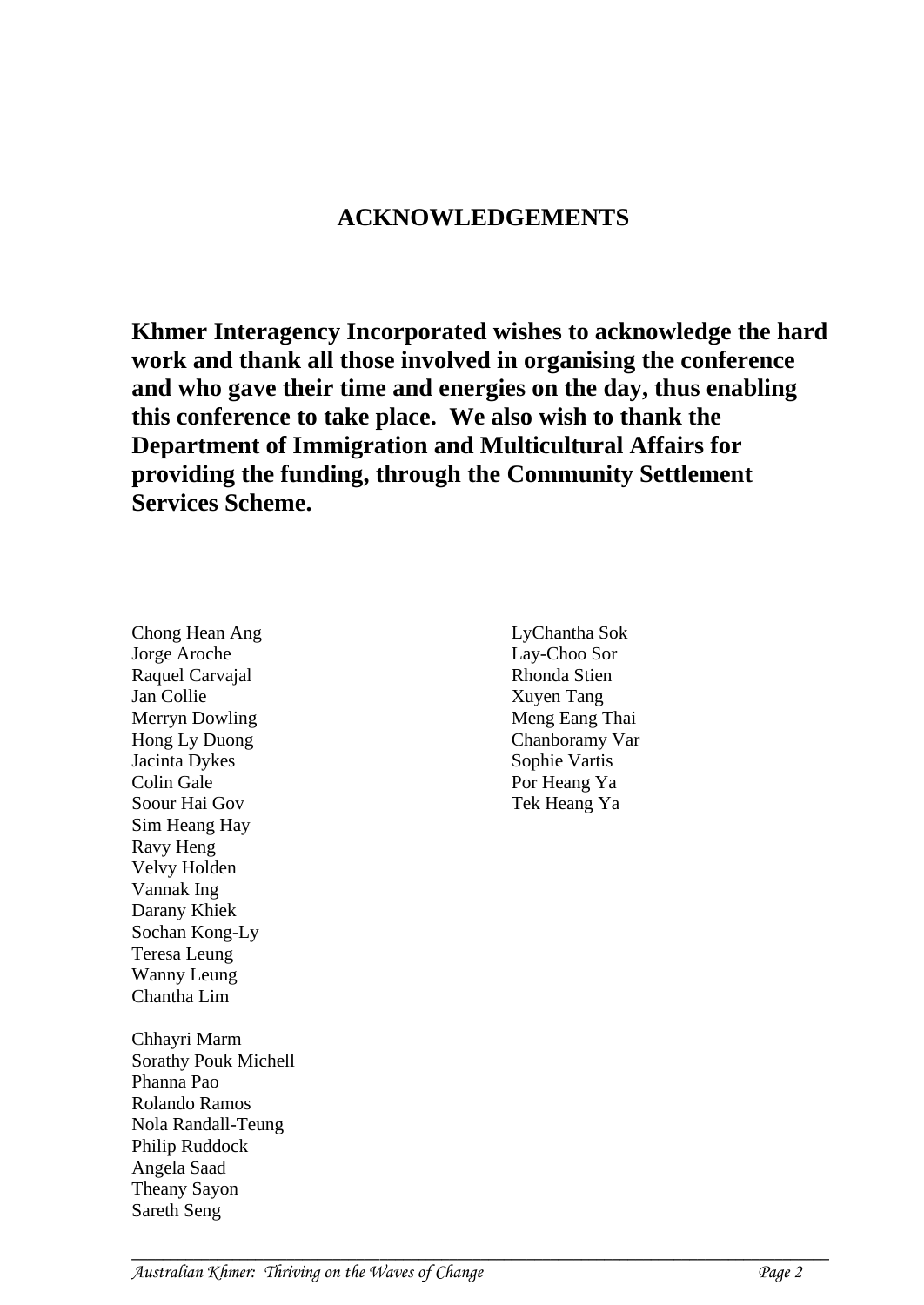This document has been collated and edited by Nola Randall-Teung and Sophie Vartis.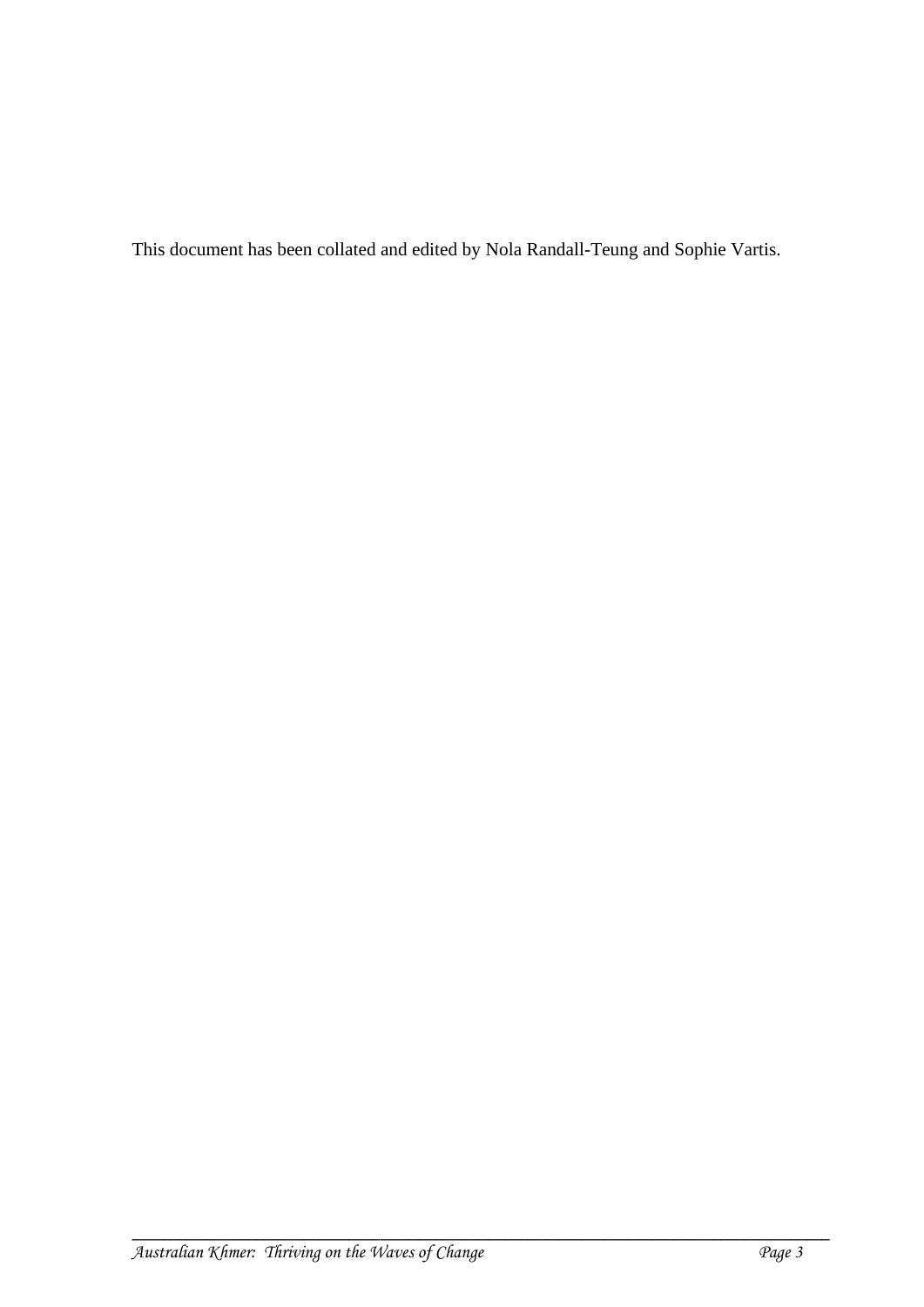## **PROGRAMME**

| 8.45 am    | Registration                                                                                                                                                                                                                                           |
|------------|--------------------------------------------------------------------------------------------------------------------------------------------------------------------------------------------------------------------------------------------------------|
| 9.30 am    | <b>Welcome address</b> - Ravy Heng, Deputy Chairperson                                                                                                                                                                                                 |
| 9.35 am    | <b>Aboriginal Welcome - Mr Colin Gale, Darug People</b>                                                                                                                                                                                                |
| 9.45 am    | <b>Keynote Address</b><br>Hon Philip Ruddock<br>Minister for Immigration & Multicultural Affairs                                                                                                                                                       |
| $10.10$ am | <b>Khmer Family Issues &amp; Social Relationships</b><br>Mr Lychantha Sok<br>Co-ordinator, Khmer Family Welfare Services<br><b>Burnside Cabramatta</b><br>Mr Por Heang Ya<br><b>Multicultural District Officer</b><br>Department of Community Services |
| $10.40$ am | <b>Power Dynamics between Khmer Workers, their</b><br><b>Employers &amp; Clients</b><br>Mr Chong-Hean Ang<br>Manager, Burnside Cabramatta                                                                                                              |
| $11.00$ am | Morning Tea                                                                                                                                                                                                                                            |
| $11.15$ am | <b>Education and Buddhism</b><br>Ms Nola Randall-Teung<br>Outreach & International Student Co-ordinator<br><b>Granville TAFE</b><br>Mr Sochan Ly<br><b>Assistant Researcher</b><br><b>Ettinger House</b>                                               |
| 11.55 am   | <b>Khmer Women's Issues</b><br>Ms Tek Heang Ya<br>Khmer Welfare Worker<br><b>Burnside Cabramatta</b><br>Ms Velvy Holden<br><b>Executive Officer</b><br><b>ANCORW</b><br>Ms Sim Heang Hay                                                               |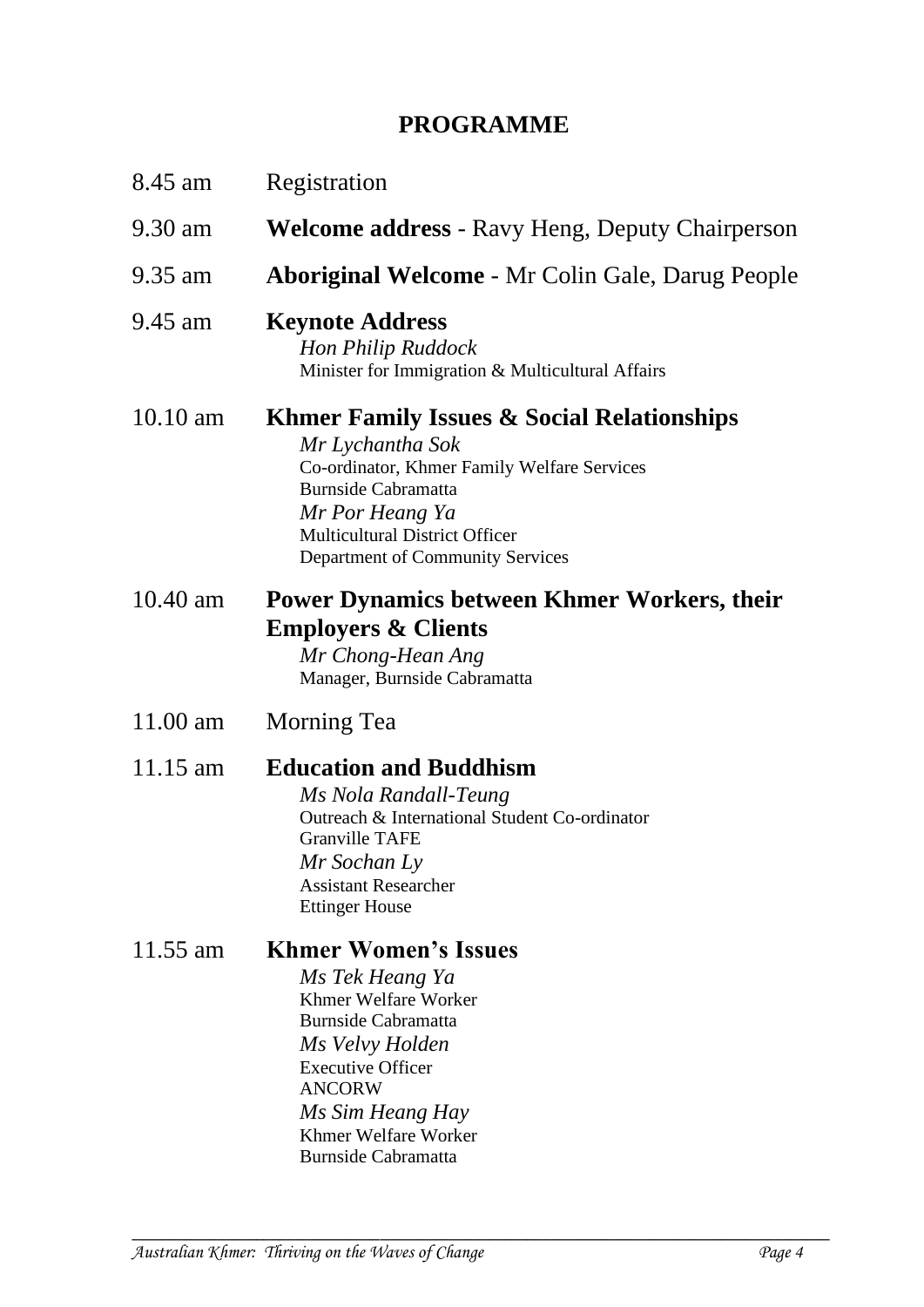| 12.35 pm          | <b>Khmer Lunch and Video</b><br>Screening of Videos about aspects of Khmer society                                                                                                                                 |
|-------------------|--------------------------------------------------------------------------------------------------------------------------------------------------------------------------------------------------------------------|
| $1.20 \text{ pm}$ | <b>Khmer Women's Issues (cont.)</b><br>Ms Ravy Heng<br>Multicultural Health Liaison Officer<br><b>Fairfield Community Health Centre</b><br>Ms Vannak Ing<br>Ethnic Obstetric Liaison Officer<br>Fairfield Hospital |
| $2.00 \text{ pm}$ | <b>Torture and Trauma</b><br>Mr Meng Eang Thai<br><b>Khmer Bicultural Counsellor</b><br><b>STARTTS</b>                                                                                                             |
| $2.20 \text{ pm}$ | <b>Khmer Elderly Issues</b><br>Ms Lay-Choo Sor<br><b>Khmer Resident</b><br>(Written by Lay-Choo Sor & Lucy Abbott,<br>Ethnic Project Co-ordinator, Fairfield MRC)                                                  |
| $2.40 \text{ pm}$ | <b>Khmer Youth Issues</b><br>Mr Soour Hai Gov<br><b>Multicultural Youth Worker</b><br>Burnside Cabramatta<br>Ms Phanna Pao<br>Co-ordinator, JPET Programme<br>Anglicare Cabramatta                                 |
| 3.20 pm           | Afternoon Tea                                                                                                                                                                                                      |
| 3.35 pm           | <b>Workshops</b><br>Children & Family<br><b>Power Dynamics</b><br>Education<br>Women<br>Elderly<br>Youth<br>Torture & Trauma                                                                                       |
| 4.15 pm           | <b>Plenary and Formation of Committee</b>                                                                                                                                                                          |
| 4.45 pm           | <b>Vote of Thanks</b>                                                                                                                                                                                              |
|                   |                                                                                                                                                                                                                    |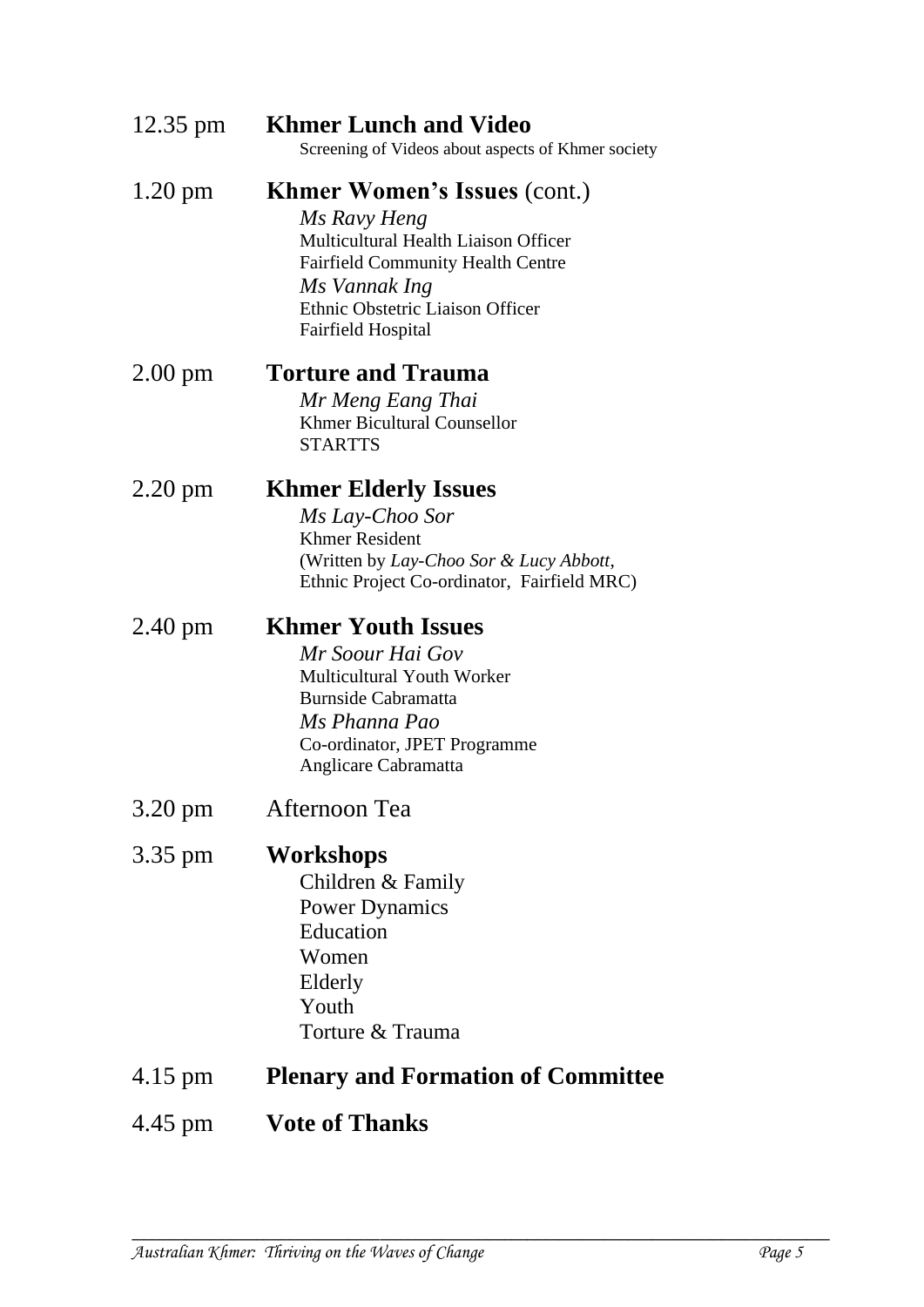# *KHMER INTERAGENCY INC*

## *STATE CONFERENCE*

## **BIO DATA**

**Chong-Hean Ang** has a Masters in Social Administration, UWS. He is a founding member of Khmer Interagency Inc and is currently the Chairperson. Since mid-1993, he has been employed as the Centre Manager of Burnside Cabramatta Centre.

He manages a multicultural and multidisciplinary team that provides child protection, family support, youth work and adolescent legal services. He spent seven years working for the Department of Community Services from doing field work to managerial level. Recently, he completed a two-year appointment as a Community Representative for the Child Protection Council of NSW.

At present, he is a member of the management committee of STARTTS, Holroyd Parramatta Migrant Service, a Board member of the Council of South Western Sydney Institute of TAFE and is a member of the Australian Institute of Human Resource Management. He has also been appointed by the Minister for Community services as a member of the Serious Young Offender Review Panel.

Chong-Hean strongly believes in and promotes a teamwork approach and wishes to do research in the area of organisational change, management and leadership styles and development.

**Jan Collie** is the executive Officer of Cabramatta Community Centre and has worked for this organisation since 1985. Prior to this, she was Director of a child care centre in Green Valley. Jan has seen Cabramatta Community Centre grow from a small neighbourhood centre to a very large multi-purpose community organisation and has watched the community services industry develop and change over the past fifteen years.

**Jacinta Dykes** has a BA in Youth Affairs from RMIT University. She has worked for 8 and a half years in youth services with the last three and a half years working in a policy position on Indo-Chinese youth issues. She works in this position at Fairfield Migrant Resource Centre.

**Mr Colin Gale** from the Darug people, has a family tree dating from around 1740, before European Settlement. In 1791, Captain Watkin Tench and party met a group consisting of Goomeberee (aged about 50), his son Yarramundi (aged about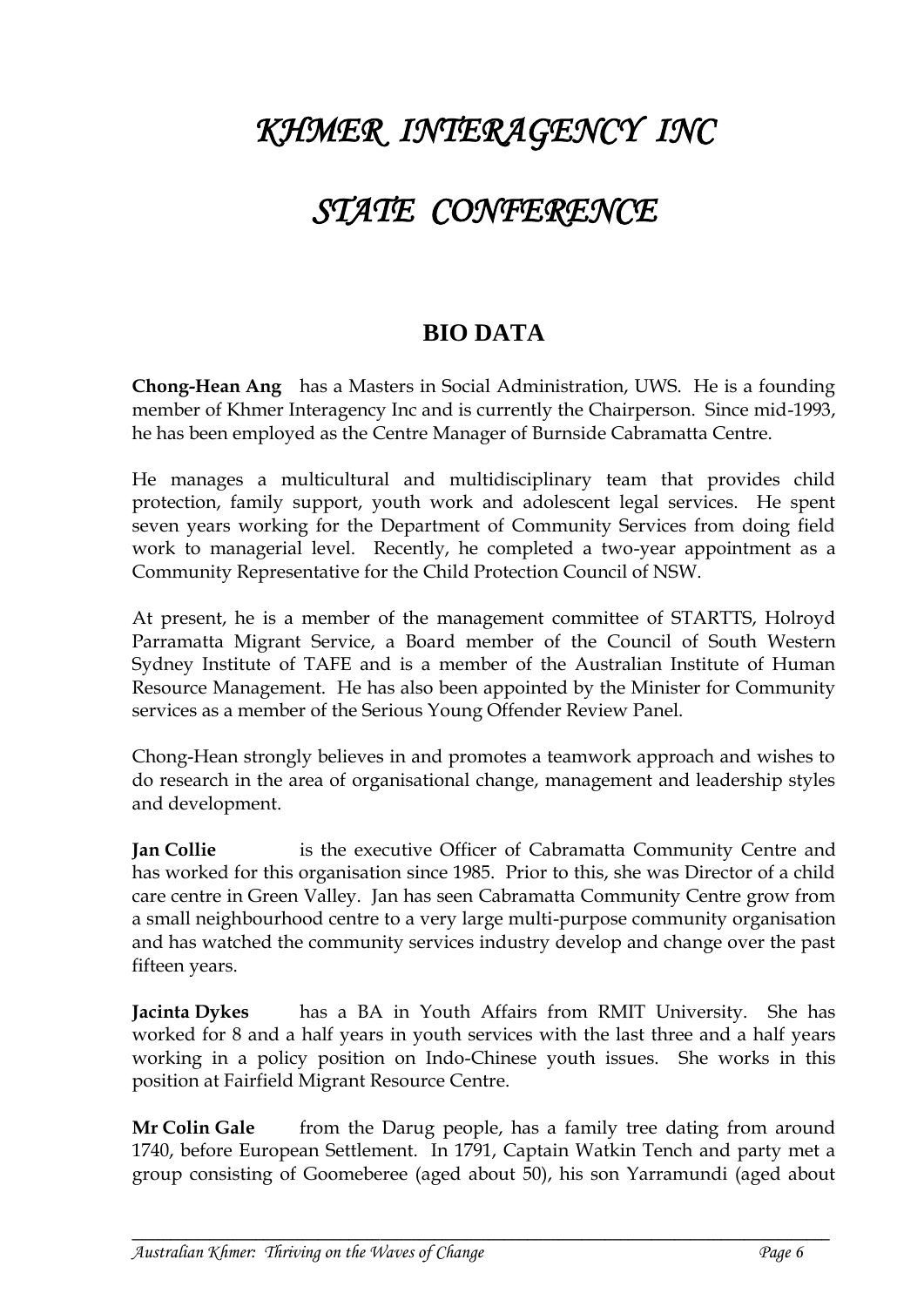30) his sons Djimbah and Colebee (about 6 and 8). Yarramundi later had a daughter Maria, born around 1805 - Colin's great, great, great grandmother.

Colebee later was with Cox, when he surveyed the road across the Blue Mountains (1814) and later was given the first Aboriginal land in 1815 (the deed was signed on 31 August 1819).

Maria was the first child enrolled in the Parramatta Native Institution. On 28 December 1814 and after this school was moved to land opposite her brother Colebee's land. The area became known as "The Black Town" in 1824. This was 4 miles (6 x 7 kms) west of the present Blacktown City. His family have lived continuously within 2 miles of that locality since that time.

In 1988 a group was formed to collect and research the family's history, this group was called "The Darug Link", with three circles connected representing the past, the present, and the future. Colin became chairman in 1991 and has been ever since. He had the organisation incorporated in 1992 and later changed it to an Aboriginal corporation in 1996 "The Darug Tribal Aboriginal Corporation".

He has been involved in School Education in policy making and lecturing, Uni lecturing (Napean, Hawkesbury, Sydney, UTS, Macquarie and the Catholic University) and been involved in interviews and recordings on video / TV as the olympic games "Festival of Dreaming" representative.

He was a speaker at the inaugural Australia for Native Title and Reconciliation meeting at Circular Quay and Sydney Town Hall in 1996, involving numerous reconciliation groups. He was part of the committee that submitted the Blue Mountains for World Heritage Listing. He currently has one exceedingly well documented Native Title claim before the Federal Court.

**Ravy Heng** had commenced studies in medicine prior to 1975 but had to abandon this when the Khmer Rouge took power. She arrived in Australia in 1980, and studied first Accountancy at TAFE, then transferred to and completed the Welfare Certificate in 1985. She worked as an Ethnic Teachers' Aid to support herself while studying part-time. Upon the completion of the Welfare course, she obtained work in the Department of Health as an Ethnic Health Worker. This required her to do further study and she completed the Certificate of Counselling in 1986. She continues to work at the South Western Sydney Area Health Service located at Fairfield Community Health Service.

**Velvy Holden** has a background in Nursing, Welfare, Community Development and Social Administration. She is currently the Executive Officer with the Australian National Committee on Refugee Women (ANCORW Co-operative). Velvy has been working with refugee women since 1982, first as the Chairperson of the National YWCA of Thailand's Refugee Committee, then as the founder of ANCORW in 1989. She was a participant in the Consultation on Refugee Women held in Geneva in 1988. Velvy is currently completing a Master's degree in International Social Development at the University of NSW. She also has expertise in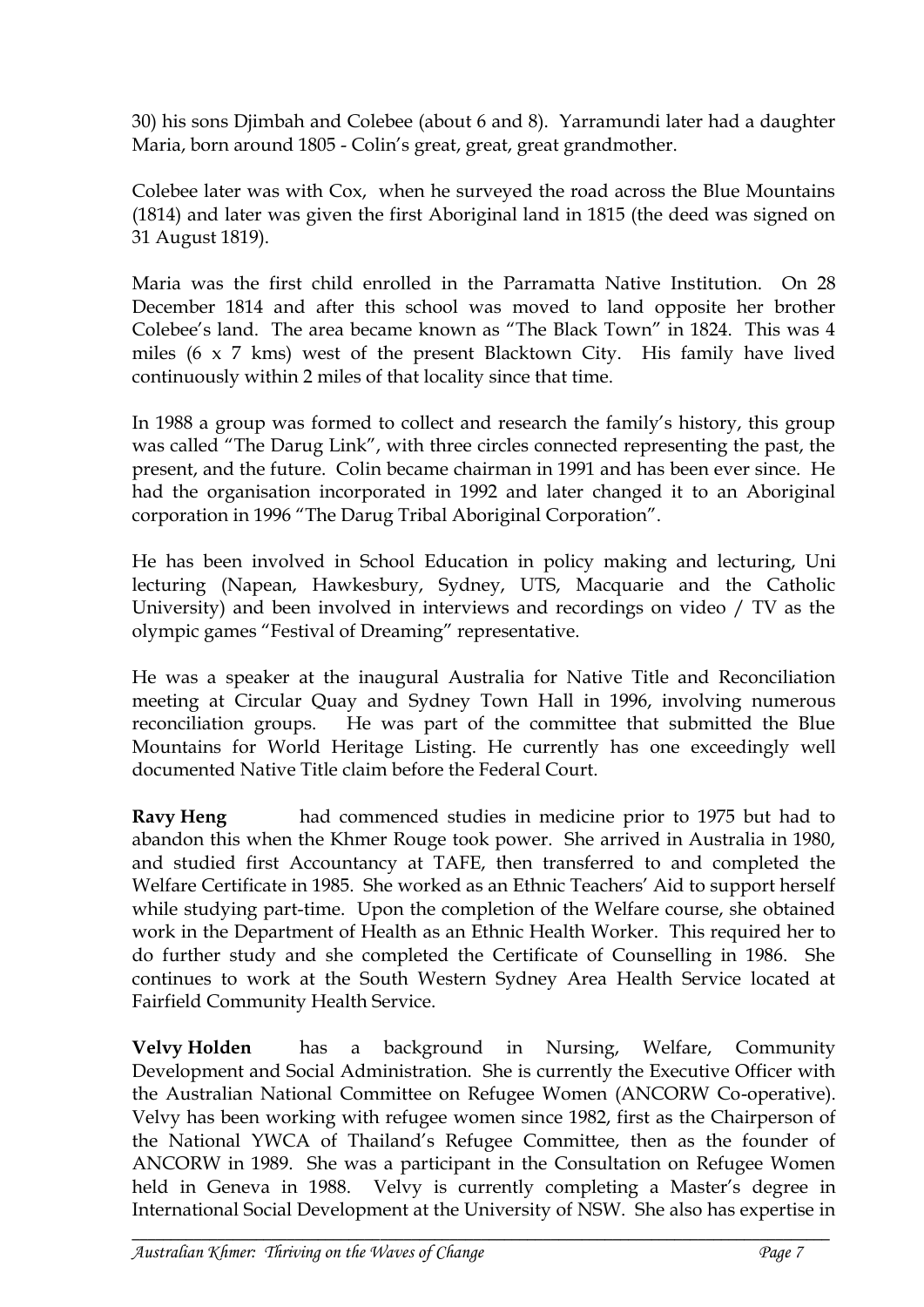issues of employment relating to refugee women. A paper "The Impact of Mental Health on the Employment Opportunities of Refugee Women" is in the process of being published by the UNSW.

**Vannak Ing** trained and practised as a mid-wife in Cambodia during the early 80's. She is currently employed by the South Western Sydney Area Health Service as an Ethnic Obstetric Liaison Officer, providing education and support to Cambodian Women.

**Sochan-Kong Ly** arrived in New Zealand in October 1987 as a refugee from Khao-I-Dang refugee camp. He became involved with various peace and culture organizations and the Cambodian Community at Management Level such as Secretary of Wellington Cambodian Buddhist Trust from 1989-1991, Publications Officer from 1992-1997 and then Trustee of Wellington Cambodian Buddhist Trust from 1991-1997. He was President of Cambodian Student Association at Victoria University of Wellington, New Zealand from 1991 to 1993.

He studied for nine years in New Zealand and completed the following degrees: Bachelor of Arts, Master of Education and Master of International Relations prior to moving to Australia in May 1997. He is now involved with the Australian Khmer Redevelopment Organization, the Khmer Youth Association and the Khmer Interagency Incorporated. He is working as a Research Assistant at Ettinger House. Currently enrolled as a research student at the University of Sydney, he is hoping to complete a Ph.D on Cambodian Higher Education.

**Phanna Pao** is currently working at ANGLICARE Migrant Services, as a program co-ordinator with the Job Placement, Employment and Training program (JPET). JPET is a program funded by the Department of Education, Employment, Training and Youth Affairs. The JPET programme at ANGLICARE aims to assist young people gain employment, access training or return to education using a holistic approach.

From 1994 to July 1995, she worked as a welfare worker with Burnside Khmer family program. From July 1995 to November 1997, she worked with the Khmer Community of NSW Inc. as a Grant In Aid worker.

She graduated with a Bachelor of Arts and is currently in the final semester of her Masters in Social Administration with the University of Western Sydney Macarthur. She has previously been involved with major projects including the Cambodian Women's Support Committee, Khmer Health Project, Cambodian Play Group and Khmer Child Protection Interest Group.

**Nola Randall-Teung** is an Outreach Co-ordinator at Granville College of TAFE and co-ordinates educational programmes in the local community and responsible for the International Students who study at Granville. She is an experienced ESOL teacher.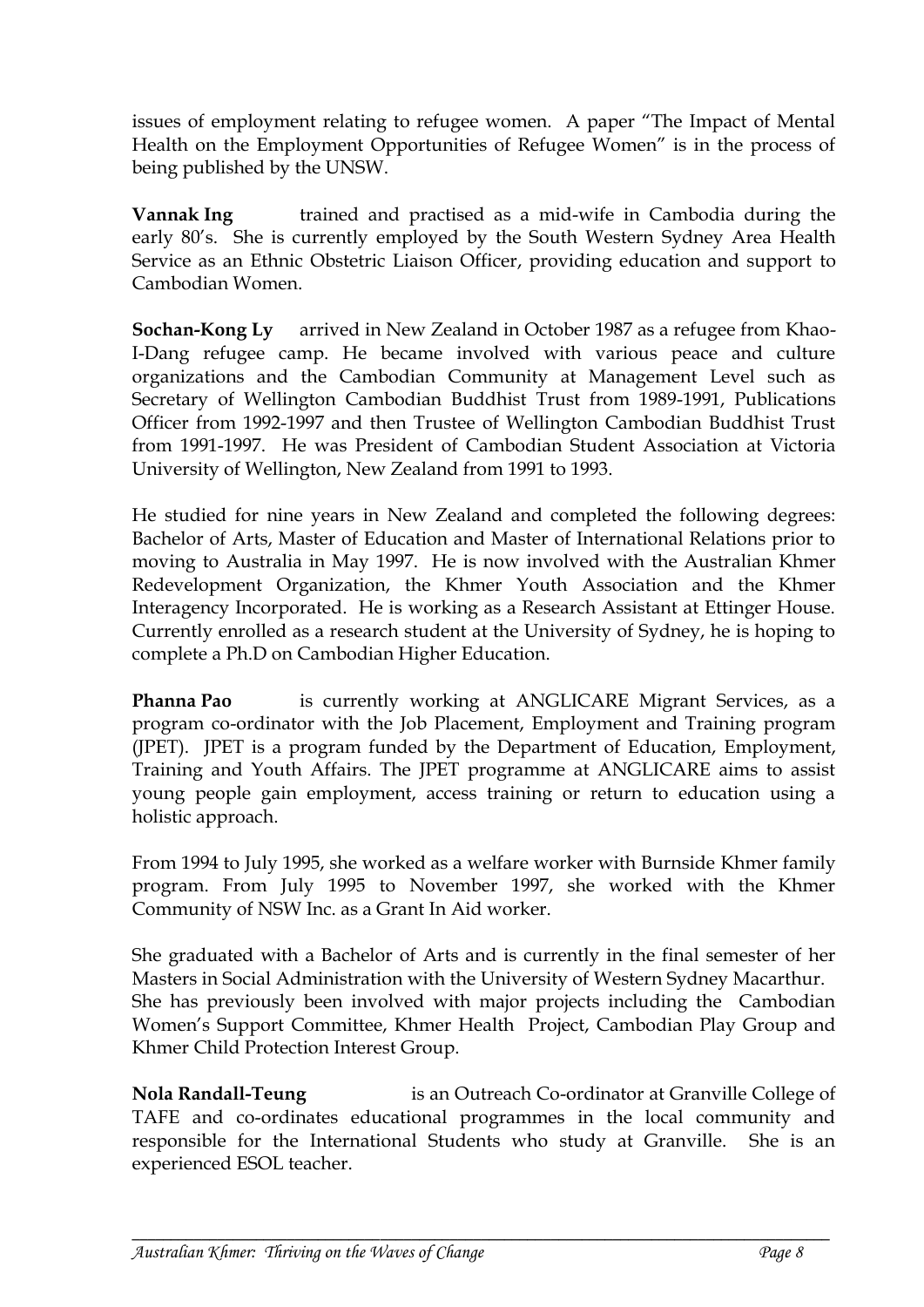She completed her Bachelor of Arts in Education at Trinity College in Deerfield, Illinois, U.S.A. And then worked briefly in Bangladesh. Upon her return to Australia, she completed a Post Graduate Diploma in TESOL (Teaching English to Speakers of Other Languages).

Through her involvement in teaching at TAFE in 1982 on vocationally oriented programmes for ethnic specific groups, she became involved in the Khmer community. Since then, she has been extensively involved with many Khmer organisations in Sydney. As a result of this involvement, particularly in relation to education, she wrote two books, "Begin to Learn Khmer" and "Begin to Speak Khmer". She is currently the secretary of the Khmer Community of NSW Inc and Assistant Secretary of Khmer Interagency Inc.

Nola first travelled to Cambodia in 1987. Subsequently, twice a year, she acted as escort for groups of Khmer returning to visit their families until 1992 when the United Nations began setting up elections in Cambodia. In 1993, Nola took leave without pay from TAFE, and moved to Phnom Penh where she spent three years teaching English at the Australian Centre for Education.

In 1996, Nola returned to work at Granville TAFE, and in 1997 undertook a further qualification. As her final project for the Master of Arts in Language and Literacy, she investigated the impact of education in Khmer on the capacity of Khmer people to participate in education in Australia. Today she is going to give a very brief outline of that study.

**Hon Philip Ruddock** graduated from Sydney University (BA LLB) and practised as a solicitor before entering Parliament. Currently the Minister for Immigration & Multicultural Affairs, he was first elected to the House of Representatives as Member for Parramatta at a by-election on 22 September 1973. Due to various electoral redistributions, he was subsequently elected to Dundas, and is now the Member for Berowra.

He has been involved with issues of immigration, holding the Parliamentary Party Position of Immigration and Ethnic Affairs from December 1984 to September 1985 and again from May 1989 to April 1993. He travelled to the Thai border camps in 1984 and has been to Cambodia itself three times. (1986, 1991, 1994)

**LyChantha Sok** has been working with the Cambodian community for more than ten years. Initially, he worked as a House-Parent (Residential Care Worker) with Cambodian unattached minors. He later worked as a welfare worker and then as a Co-odinator of Khmer Family Welfare Service for Burnside Cabramatta Centre.

Lychantha is a trained social worker. He obtained his Associate Diploma in Community Welfare in 1991 and his Social Work Degree this year. Lychantha had presented several papers in the State conferences organised by NSW Child Protection Council and Family Support Service Association.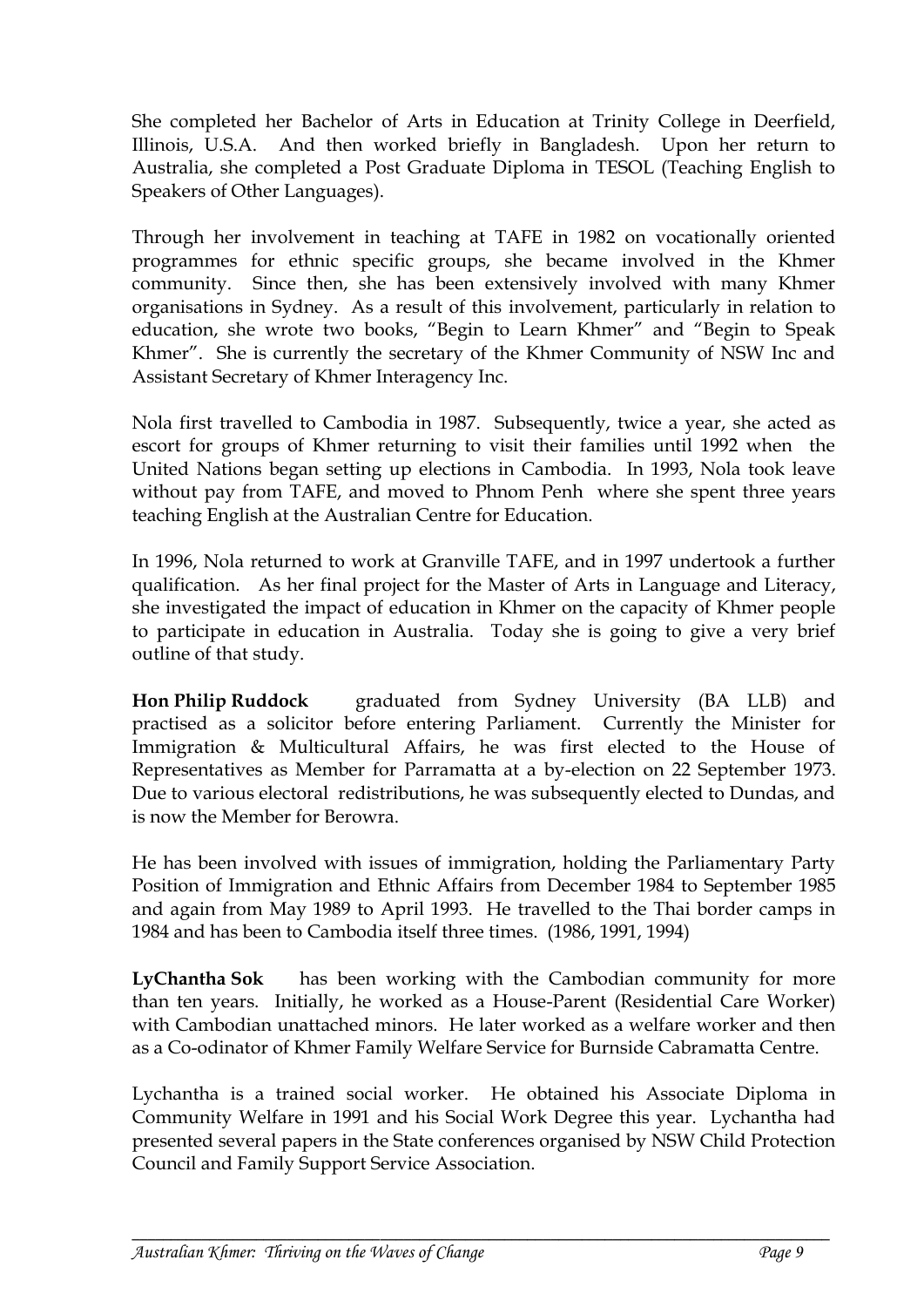**Lay-Choo Sor** has been living independently since the beginning of the genocidal regime of Pol Pot in 1975. Lay-Choo arrived in Australia in November 1980 and began actively attending English courses. Now at 69 years of age and fluent in Khmer, Thai, Chinese Mandarin, Hokkien and English, Lay-Choo is not only actively involved in Khmer community activities, but also in the wider community. Her motivation in studying English has rewarded her with an independent life style with very minimal support from her relatives.

**Rhonda Stien** has been the CEO of Burnside for six years. She holds post graduate qualifications in both Social Work and Management and has twenty five years experience working in the social welfare field. The majority of that experience has been in delivering services from a non-government sector base to children and families. She has worked overseas, interstate and in different agency contexts in NSW.

In her time at Burnside she has been committed to developing a strong and positive agency culture which supports staff to work flexibly alongside clients.

**Meng Eang Thai** was a medical student in Cambodia before 1975. He is a refugee and a trauma survivor. Meng Eang has experience in casework, community development as a worker at the Khmer Community of NSW. In February 1992, he commenced work with STARTTS as a bicultural counsellor.

**Chanboramy (Ramy) Var** was trained in the refugee camp in Thailand as a primary school teacher and was later employed as an interpreter for the United Nations. She arrived in Australia in 1983 and was involved initially on a volunteer basis, with the Khmer newspaper and the Khmer Saturday school.

In 1985, she was employed as an Ethnic Teachers' Aid for Cabramatta and Ashcroft High Schools. In 1986, she became the Outreach worker, working with elderly and isolated women at the Khmer Community of NSW. She gained employment as a Health Education Officer in 1987 with the Fairfield Health Service. During this time, Ramy has developed a number of Health Education and Health Promotion Projects including the production of a Health Promotion Video called "New Country, New Way of Living". Ramy is now working for the South Western Sydney Area Health Service as the Newly Arrived Refugee Programme (NARP) Co-ordinator, based at Area Health Promotion Unit, Liverpool Hospital.

**Por Heang Ya** has worked for the Department of Community Services for over 14 years as a District Officer - Multicultural. Since living in Australia in the last 16 years, Por Heang has been involved with Cambodian families not only in the capacity as District Officer but also as a teachers aide, an interpreter at court, and a bilingual community consultant.

At a community level, Por Heang has been involved as a convenor for the Khmer Interagency for many years and has subsequently held the position of President of the Khmer Community of NSW Inc since 1994. Por Heang received a Diploma in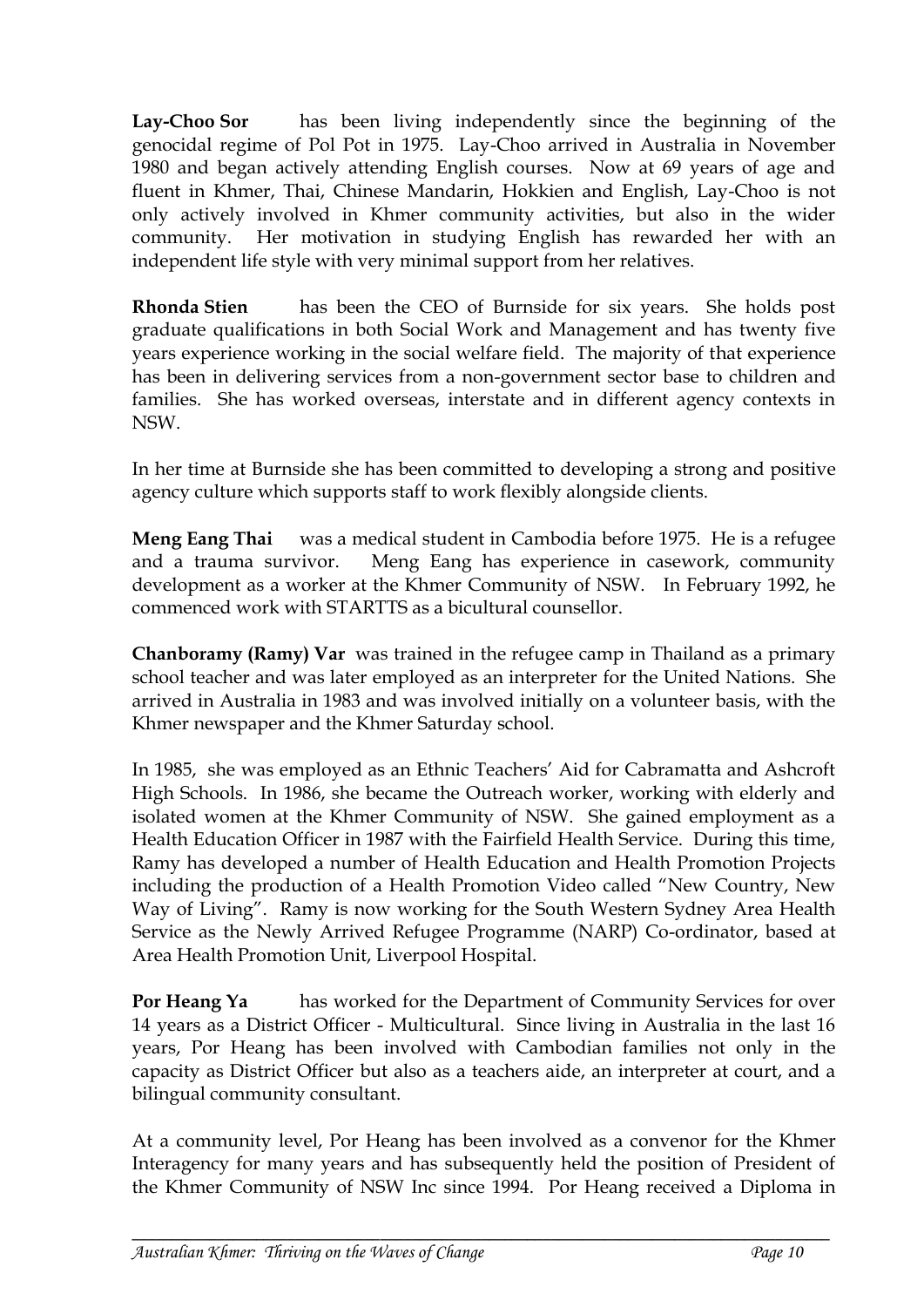Nursing in Phnom Penh in 1968 and a Bachelor of Arts (Welfare Studies) in Australia in 1993.

Today Por Heang is going to share with you about the traditional Cambodian family values and practices and the impact that living in Australia has had on these. He will also address questions such as, what family patterns are still practised in Australia; what type of problems Cambodian families have encountered; and how to address these issues.

**Tek Heang Ya** was a teacher in Cambodia from 1969 until 1975 when the Khmer Rouge took over the country. She came to Australia as a refugee and worked as a teacher's aide at Chester Hill ILU upon arrival. She completed an Advanced Certificate in Real Estate at TAFE before going on to complete a Diploma in Social Science. She has a long standing interest in the Khmer Women's Network as well as being involved at a State level as a member of ANCCORW since 1991. Involved with a number of committees working with Refugees. Currently involved with the Management of the Khmer Community of NSW Inc. particularly in relation to women's issues.

In 1985, she began working for Burnside at Parramatta with the Unattached Minors Settlement Programme and is now working at the Burnside Cabramatta Centre as a welfare worker, responsible for a range of work on projects concerning support and services for Khmer refugees, families and children in South Western Sydney.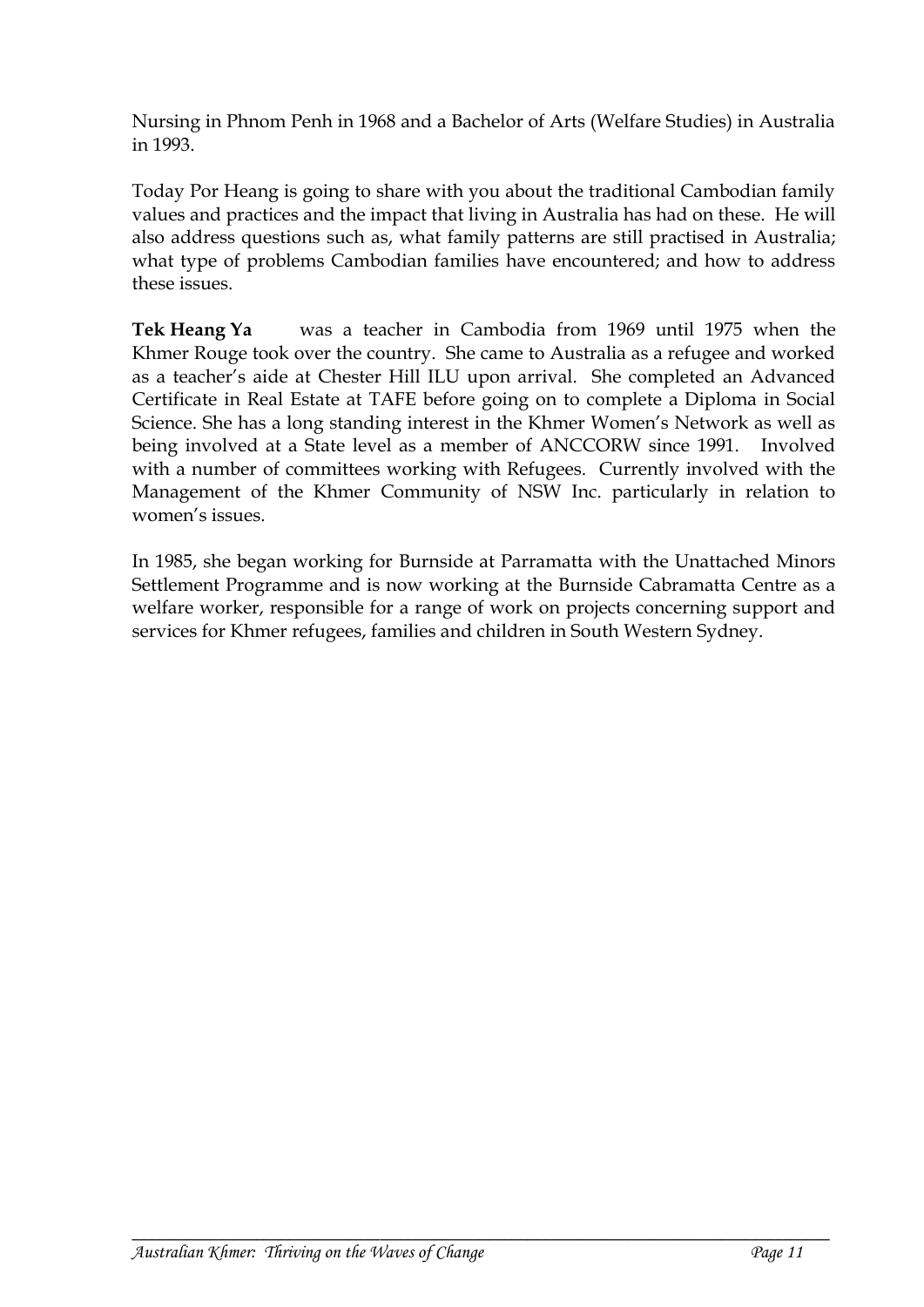# *KHMER INTERAGENCY INC*

## *STATE CONFERENCE*

#### **ABSTRACTS**

#### **Chong-Hean Ang "Power Dynamics - Child Protection Work in a Multicultural Context - a Challenging Management Perspective"**

This paper challenges Khmer workers to come to terms with child protection issues. The major obstacle to effective practice has been the exercise of workers' power in their community (i.e. playing "God") versus working in clients' best interests.

Firstly, the paper presents several case studies where child protection and domestic problems are being discounted and as a result, women and children are being put at risk.

Secondly, the paper examines the impact of workers' relationships with clients (professional relations / personal friendships / fellow country men, women / having been through refugee experiences together) on the effectiveness of their work within refugee and migrant communities. It reveals the complexities of being a workers of NESB; their needs to bridge two or sometimes, more cultures and their often confused roles.

The paper also looks at the effectiveness of the access and equity policy implemented by both government and non-government agencies. Does the employment of workers of NESB address these issues? The power dynamics between employers and their workers of NESB (who are seen as experts and specialists) are discussed.

Social welfare workers of NESB are often perceived as inactive and unwilling to participate in child protection work, a question needs to be asked: Are these workers provided with relevant and appropriate training by the mainstream system?

Some successful stories at Burnside Cabramatta Centre are used to illustrate these points and the paper further explores some strategies that may be implemented to achieve best outcomes.

#### **Soour Gov "The Emerging Australians"**

In "The Emerging Australians", Soour Gov explains the dilemma faced by Cambodian young people growing up in Australia. They are trapped between two cultures with their parents locked in a "time capsule" where traditional family values

**\_\_\_\_\_\_\_\_\_\_\_\_\_\_\_\_\_\_\_\_\_\_\_\_\_\_\_\_\_\_\_\_\_\_\_\_\_\_\_\_\_\_\_\_\_\_\_\_\_\_\_\_\_\_\_\_\_\_\_\_\_\_\_\_\_\_\_\_\_\_\_\_\_\_\_\_\_\_\_\_\_\_\_\_\_\_\_\_\_\_**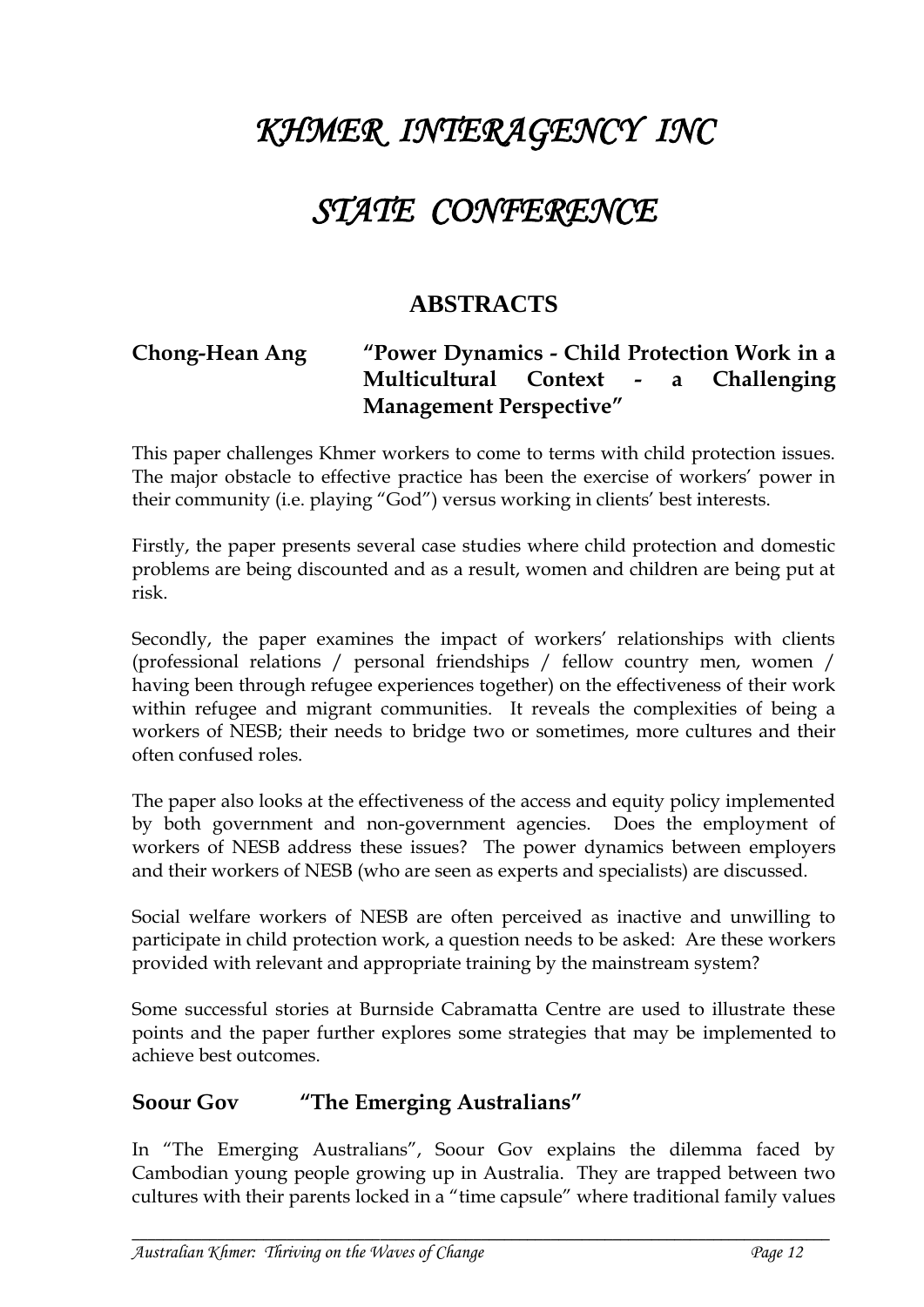become frozen. Young people often face some segregation by their very own parents and the community. Often young people have to cope with extreme ways of disciplining by their parents, which often involves physical and emotional abuses. Parents often ask their children to choose between being an Australian or Khmer or other impossible choice such as 'your boyfriend' or 'your parents'.

The generation gap is widening more than ever before, as the young people become more Australian. This creates tension within the family when inconsistency and inflexibility parenting practices are employed by the parents. Moreover, it can be compounded to a critical phase when young people reach an adolescent stage. It often becomes a battle and usually young people end up in an unhappy family environment or have to find an alternative accommodation with the issues usually remain unresolved.

The emerging Australians need the support of their family and their community and particularly the support of the media to portray / depict their positive images. They must not be homogenised because of their looks or appearance. They must be recognised as Australians with the added values they bring from their unique culture.

### **Sim Heang Hay "Domestic Violence"**

The concept of Domestic Violence among the Khmer Community in Australia is still a hidden crime and considered as a private matter which should be handled within the family. This paper will briefly explore some of the issues which confront the Khmer community.

#### **Vannak Ing "Cambodian Women's Health - Pre and Post Partum"**

This paper will outline several aspects of maternal infant health and well being. The areas which will be covered will include: ante natal services, breast feeding practices, post natal health and cultural practices relating to pregnancy and childbirth. Comparisons will be made between each of these issues in Cambodia and Australia in an effort to provide an understanding of the Cambodian women and their way of learning about services, accessing services and maintaining traditional practices.

## **Sochan-Kong Ly "The Role of Buddhism in Education"**

The majority of the Khmer population is Buddhist. The Buddhist monasteries (or wats) and the community of monks (or the Sangha) have played and continue to play a crucial part in Khmer education for many centuries even until today.

Buddhism has always contributed to the important national identity of the Khmer people.

Indeed, colonialism, civil wars, and migration have changed the role of Buddhism in Khmer education. Despite these events, there has been continuity in this religion.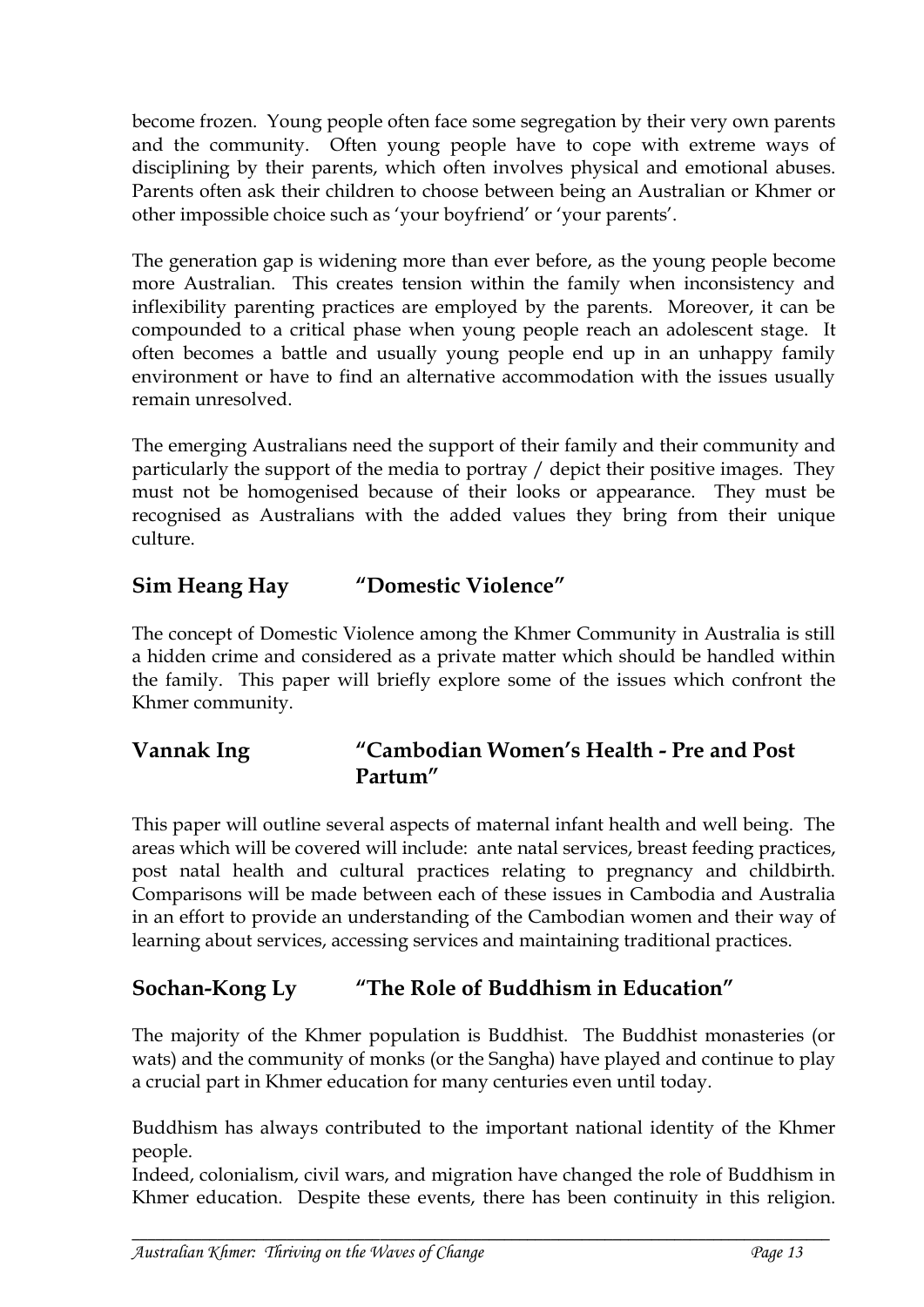The Khmer people, who have settled in Australia and elsewhere (initially, the majority as refugees and migrants), have brought the Buddhist identities and established them in their adopted countries.

This paper is mainly based on key interviews and personal observation from the fours years that I lived in a temple. It attempts to discuss the role of Buddhism in Khmer education, its beliefs and maintenance of these beliefs that have taken place in Cambodia, New Zealand and in the Khmer community in New South Wales. The first part explores the origins, the main concepts and their approaches, the main branches and the Khmer adaptations of Buddhism. The second part investigates the Khmer Buddhist establishments and the role played by the community of monks in education in Cambodia and in the Khmer community in New Zealand and New South Wales. The last part examines the challenges, educational aspects, needs and expectations of Buddhism in the Khmer community in NSW, concluding with recommendations.

#### **Phanna Pao "Issues affecting Khmer Youth in Relationship to Employment, Education and Training"**

The aim of the paper is to describe, analyse and understand the nature of Khmer youth in the Fairfield Local Government Area. This analysis will be seen in relation to issues such as employment, education and training programmes.

This paper will start with an overview of the educational performance of Khmer youth at school. Discussion will follow the many issues affecting the young people such as the lack of information in career options, a limited employment pool which mainly concentrates on low skilled areas, poor provision of Labour Market Programmes and the impact of programmes such as Work for the Dole on young people. Recommendations will be made on strategies to assist these problem areas such as a LMP programmes that provide industry work experience with a component of training at an accredited institution such as TAFE.

Concluding comments will evaluate the current strategies and issues that have been addressed by JPET, an existing programme to address some of the aforementioned issues and make further recommendations for government and non-government agencies regarding issues faced by Khmer young people.

#### **Nola Randall-Teung "New Land, New Opportunity for Education"**

Is there an impact of educational and literacy levels of Khmer people, on their capacity to participate in education and training in Australia? Many factors such as age, gender and family situation impact on a refugee or migrant's ability to pursue education upon arrival in Australia.

In this research, I set out to find if there are any trends emerging in relation to the Khmer people who pursue education. I investigated why they chose to pursue further education and if not, why not. Of particular interest were any gender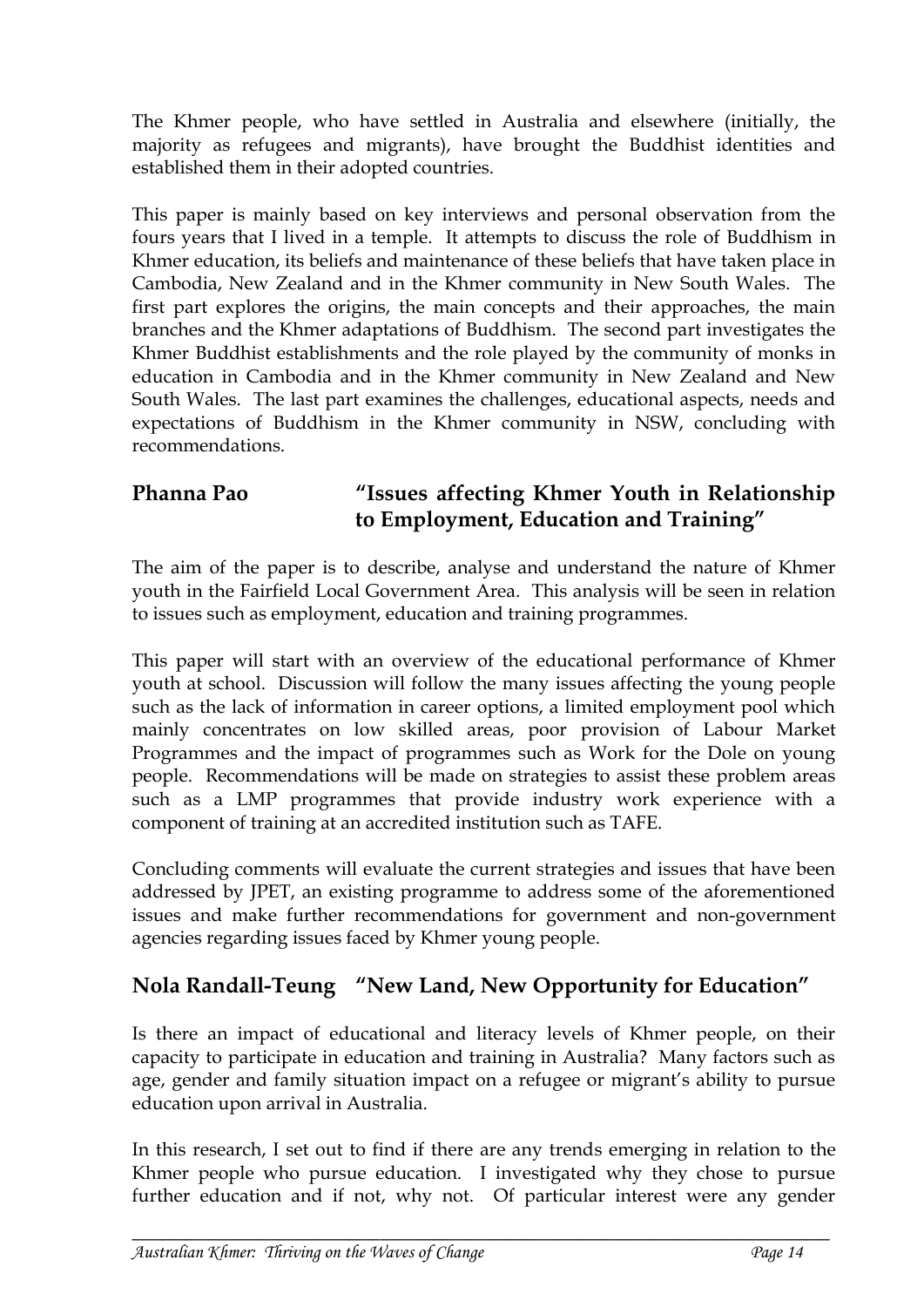differences, differences based on social background and any particular specific outcomes which could be attributed to the Pol Pot era.

The majority of the informants arrived from 1980 to 1983 as part of the first wave of Khmer, who were then classed as refugees.

Findings indicate that among all the Khmer interviewed, irrespective of social background, it was important to pursue education, social background not withstanding. The aspirations of most Khmer families were dictated by immediate need to survive. The first generation often had to abandon immediate plans for further education in order to work so that the children could gain education. People with education were able to make plans that were realistic and achievable and which would gain them an education in Australia. Women usually had to wait for husbands and children to gain education first before they could pursue their own educational needs. Torture and trauma on the informants have had an impact to varying degrees.

Contrary to expectation, people who came with literacy skills in Khmer, their first language, did not necessarily pursue education in Australia. Young people who came with no literacy skills in Khmer, could and did successfully pursue formal education and usually gained qualifications in Australia.

### **Lychantha Sok "Catching Up With New Life"**

Catching up with new life in a country where you have to learn to speak the language, readjust to the new culture, and cope with the unfamiliar social and political systems in not easy for many Cambodian people. Raising children, while catching up with a new life, is even harder. Some Cambodian parents learn to adjust and cope with these challenges quite well. Others find it hard to readjust to the new life and this makes the tasks of raising children become a nightmare experience. This is because the compounding problems that they have to face, the lack of resources to support them, the pressure from their community, and the different child rearing practices. The problems are often exacerbated by their traumatic experiences due to many years of war, the loss of their social support network, and the grief of losing their loved ones.

The paper I am presenting will explore the issues more in-depth and give workers an insight understanding of the difficulties facing Cambodian parents.

#### **Meng Eang Thai "Experiences Working With Trauma Victims"**

Due to the large scale social destruction which occurred in Cambodia in the 1970s, the Khmer community who have settled in Australia have experienced torture and trauma to a degree not known by other Australians. STARTTS is a service which has the task of assisting clients referred to them. This paper describes the procedures in place for such a client, outlining the initial assessment, the intensive counselling, and the other intervention options available.